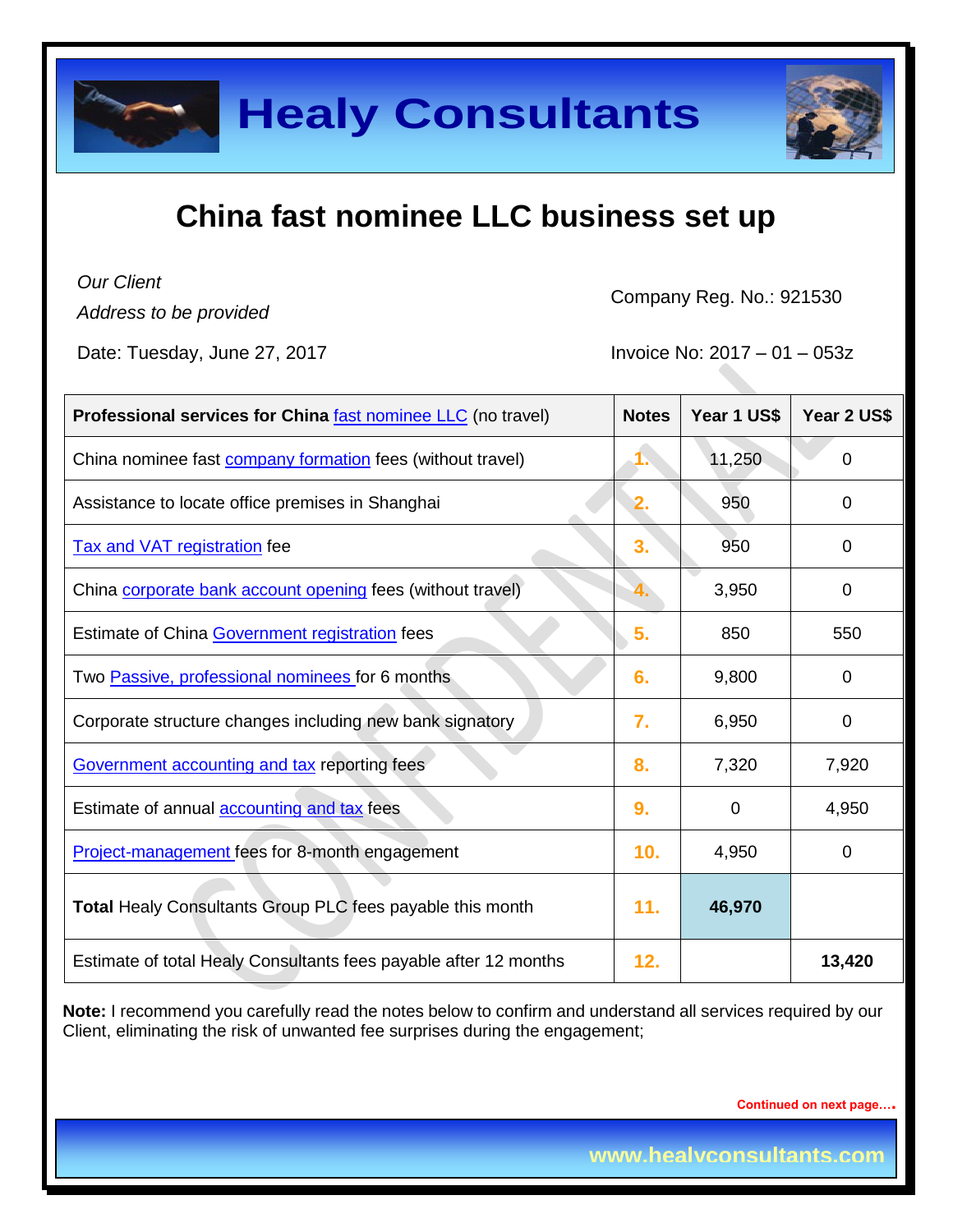

#### *Notes to invoice above:*

**1.** Healy Consultants Group PLC's fees to legally register our Clients' China LLC with our temporary professional, passive nominee [shareholders and directors](http://www.healyconsultants.com/corporate-advisory-services/nominee-shareholders-directors/) and bank signatory. Within [8 weeks,](http://www.healyconsultants.com/china-company-registration/fees-timelines/) my team and I will email you **i)** a company registration number **ii)** a corporate bank account number **iii)** a city center business address **iv)** a tax number and **iv)** a proforma China sales invoice template complying with China company law;

Within 8 weeks, our Client can legally conduct business in China; including **i)** issue sales invoices to local customers **ii)** sign customer and supplier contracts **iii)** sign a lease agreement for long term physical office and warehouse premises **iv)** and hire local and expatriate employees including secure employment visa approval;

All engagement fees are agreed and paid up front and agree to the fees published on our country [web pages](http://www.healyconsultants.com/turnkey-solutions/) (click link). Consequently, there are no hidden fees nor surprises nor ambushes throughout the engagement. All engagement deadlines are agreed up front in the form of a detailed project [plan,](http://www.healyconsultants.com/example-detailed-project-plan/) mapping out deliverables by week throughout the engagement term;



Every week during the engagement, Healy Consultants Group PLC emails our Client a detailed email engagement status update, our Client is immediately informed of engagement problems and solutions. In your preferred language, your dedicated Engagement Project Manager will communicate with you via phone, Skype, WhatsApp, Viber, sms, WeChat, Telegram, QQ, Facebook Messenger or Line Messenger;

- **2.** Before company incorporation is complete, the Chinese Government must review and approve a lease agreement for office premises in Shanghai. If our Client requires this service from Healy Consultants, our one-time fee amounts to US\$950. The monthly rent thereafter will be paid independently and directly to the landlord by our Client. An estimate of such a rental for a space of 10 sqm for one employee is US\$1,500 per month;
- **3.** In accordance with [Chinese Company Law](http://www.china.org.cn/government/laws/2007-06/06/content_1207345.htm) (click link), every Chinese Company is obliged to register for VAT, Business Tax and Corporate Income tax with the [State Administration of Taxation](http://www.chinatax.gov.cn/2013/n2925/) in order to have its registration status recognized. Usually, it takes 2 weeks to secure tax numbers;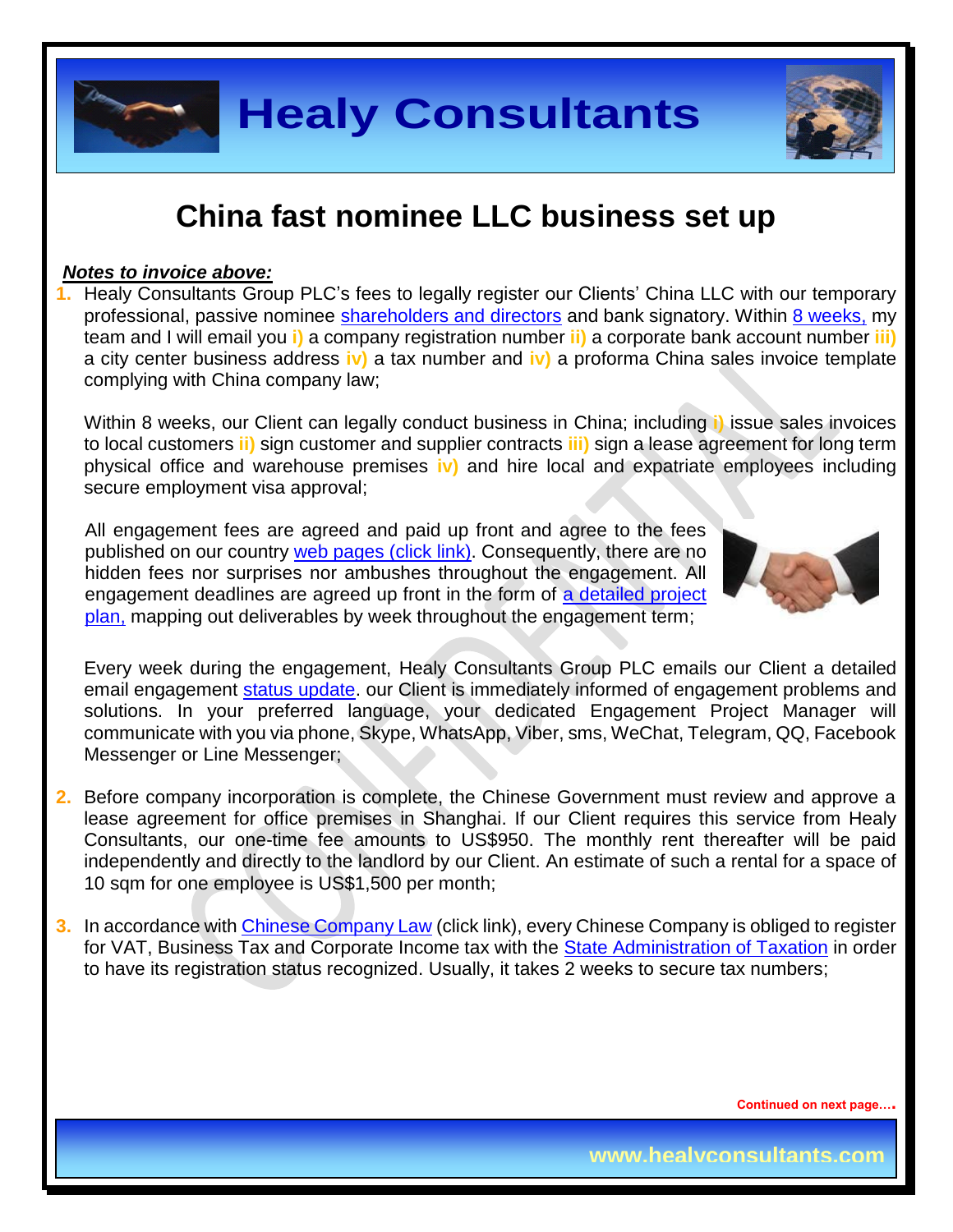

**4.** Healy Consultants Group PLC will be pleased to open a China corporate [bank account.](http://www.healyconsultants.com/china-company-registration-guide/china-corporate-bank-account-without-local-company/) It is a timeconsuming task; Healy Consultants will shelter our Client from the administrative hurdles. As you can appreciate, it is a challenging task to secure corporate bank account approval through a newly formed company;

At the beginning of the engagement, Healy Consultants Group PLC will secure corporate bank account approval using our professional, passive nominee shareholder, director and bank signatory. We will prepare a quality business plan for the bank; to optimize the probability of corporate bank account approval. Following completion of China business set up, our Client will appoint their preferred shareholders and directors and bank signatory;

Depending on our Clients' business and nationality, there is a 60% probability the banks will request beneficial owners and future bank signatories to travel to China for a one hour bank interview. Healy Consultants Group PLC will try its best to negotiate with the bank for a travel exemption. If our Client must travel to China for bank account signatory change, Healy Consultants Group PLC will refund our Client US\$950;

In accordance with [Chinese Company Law,](http://www.china.org.cn/government/laws/2007-06/06/content_1207345.htm) Healy Consultants Group PLC will also assist our Client to open a capital account in China during the change of corporate structure process. This corporate bank account must be used to channel **i)** paid up share capital and **ii)** other funds invested in China. The capital account may be used to convert US\$ or another foreign currency preferred by our Client;

Global banks continue to tighten corporate bank account opening procedures, their internal compliance departments completing more thorough due diligence of Clients. Consequently, our Client should expect the bank account approval period to take up to 2 months. There is also a 10% the bank may not accept the bank signatory change application and may close the bank account altogether. See also note below for further details on timelines for bank signatory changes. Furthermore, global banks now might also require evidence of proof of business, including sales contracts or lease agreement;





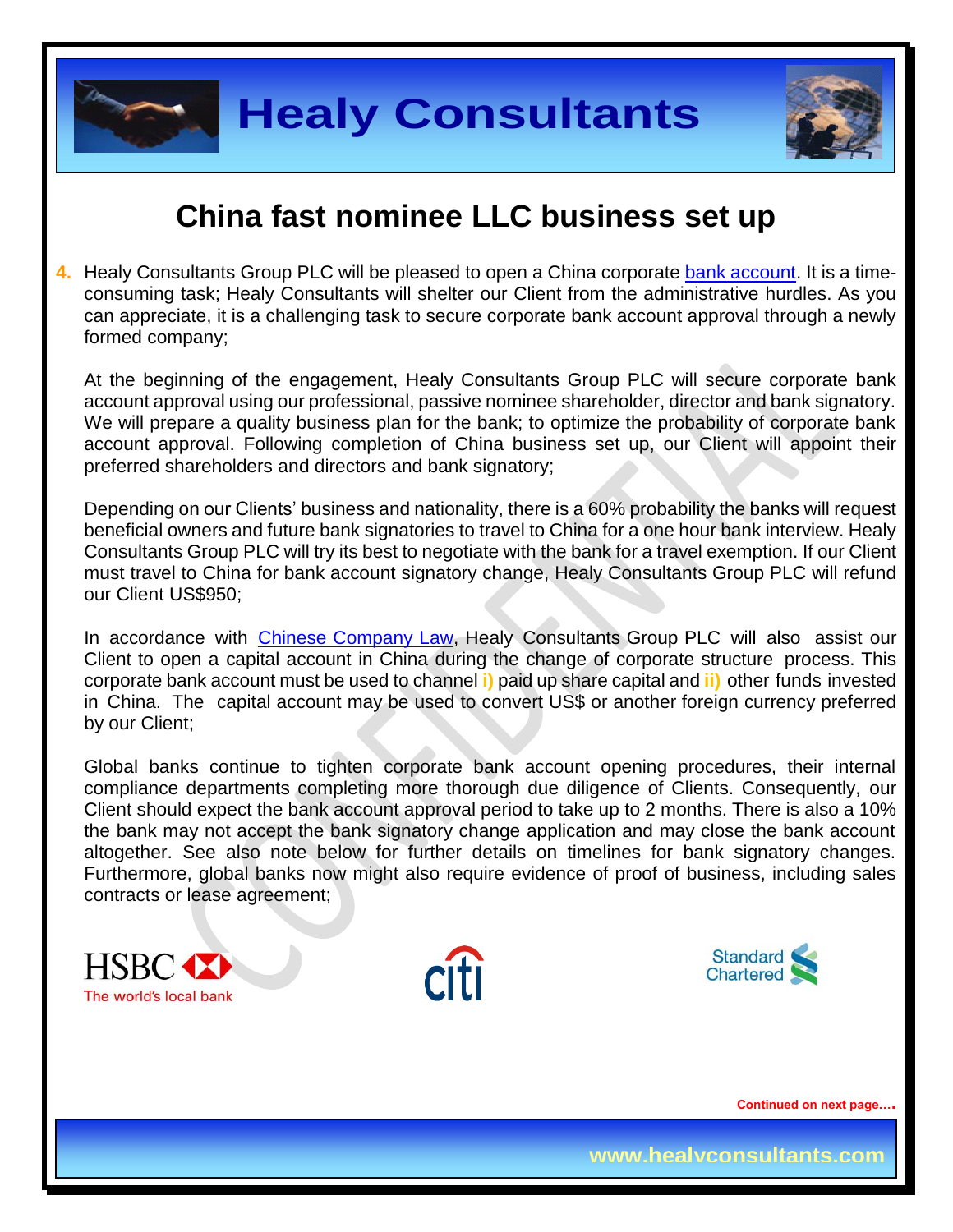



The banks enjoy ultimate power of approval of corporate bank account applications. Consequently, guaranteed success is outside of Healy Consultants Group PLC's control. What is inside our control is the preparation and submission of a high-quality bank application; maximizing the likelihood of approval. To date, we enjoy a 100% approval record because of [our banking relationships](http://www.healyconsultants.com/international-banking/corporate-accounts/) and determination;

- **5.** This fee is an estimate of government costs payable during our Clients' engagement. All Government fee payments will be supported by original receipts and invoices. Examples of Government costs include Examples of Government costs include **i)** reserving the company name with the [State Administration of Industry and Commerce](http://www.saic.gov.cn/english/) (click link); **ii)** applying for Business Approval with the [State Administration of Industry and Commerce;](http://www.saic.gov.cn/english/) **iii)** issuing the Capital Verification Report; **iv)** registering the company with the [Ministry of Commerce and Labor Department](http://english.mofcom.gov.cn/aarticle/policyrelease/internationalpolicy/200703/20070304475283.html) **v)** applying for the corporate structure change with the **State Administration of Industry and Commerce**; **vi)** issuing the updated business license and **vii)** updating the structure with the [Ministry of](http://english.mofcom.gov.cn/aarticle/policyrelease/internationalpolicy/200703/20070304475283.html)  [Commerce and Labor Department.](http://english.mofcom.gov.cn/aarticle/policyrelease/internationalpolicy/200703/20070304475283.html) Following engagement completion, Healy Consultants Group PLC will refund our Client any excess of funds received over actual Government costs paid;
- **6.** In accordance with [Chinese Company](http://www.china.org.cn/government/laws/2007-06/06/content_1207345.htm) Law, WFOE China companies must have two individuals to be appointed as **i)** 1 shareholder **ii)** 1 director and **iii)** 1 supervisor. The individuals can be of any nationality and residency. Appointment of Healy Consultants Group PLC professional, passive [nominee shareholders,](http://www.healyconsultants.com/corporate-advisory-services/nominee-shareholders-directors/national-shareholder-services/) [directors](http://www.healyconsultants.com/corporate-advisory-services/nominee-shareholders-directors/resident-director-services/) (click links), supervisors, and bank signatory enables our Client to **i)** sign sales invoice customers within 8 weeks and **ii)** sign contracts and lease premises;

If required, Healy Consultants Group PLC will be pleased to provide our Client with a full package of passive professional nominee services for 6 months until the corporate structure is successfully changed. Our fee is US\$9,800 for two individual nominees for 6 months. Our fee to only provide a country [resident director](http://www.healyconsultants.com/corporate-advisory-services/nominee-shareholders-directors/resident-director-services/) (click link) is US\$9,800 per annum;

**7.** Following business set up completion, Healy Consultants Group PLC assists our Client appoint their preferred shareholders and directors and bank signatory. Depending on our Clients' business and the efficiency of the Government and bank Departments, this process can take up to 6 months. This is the hardest part of the engagement;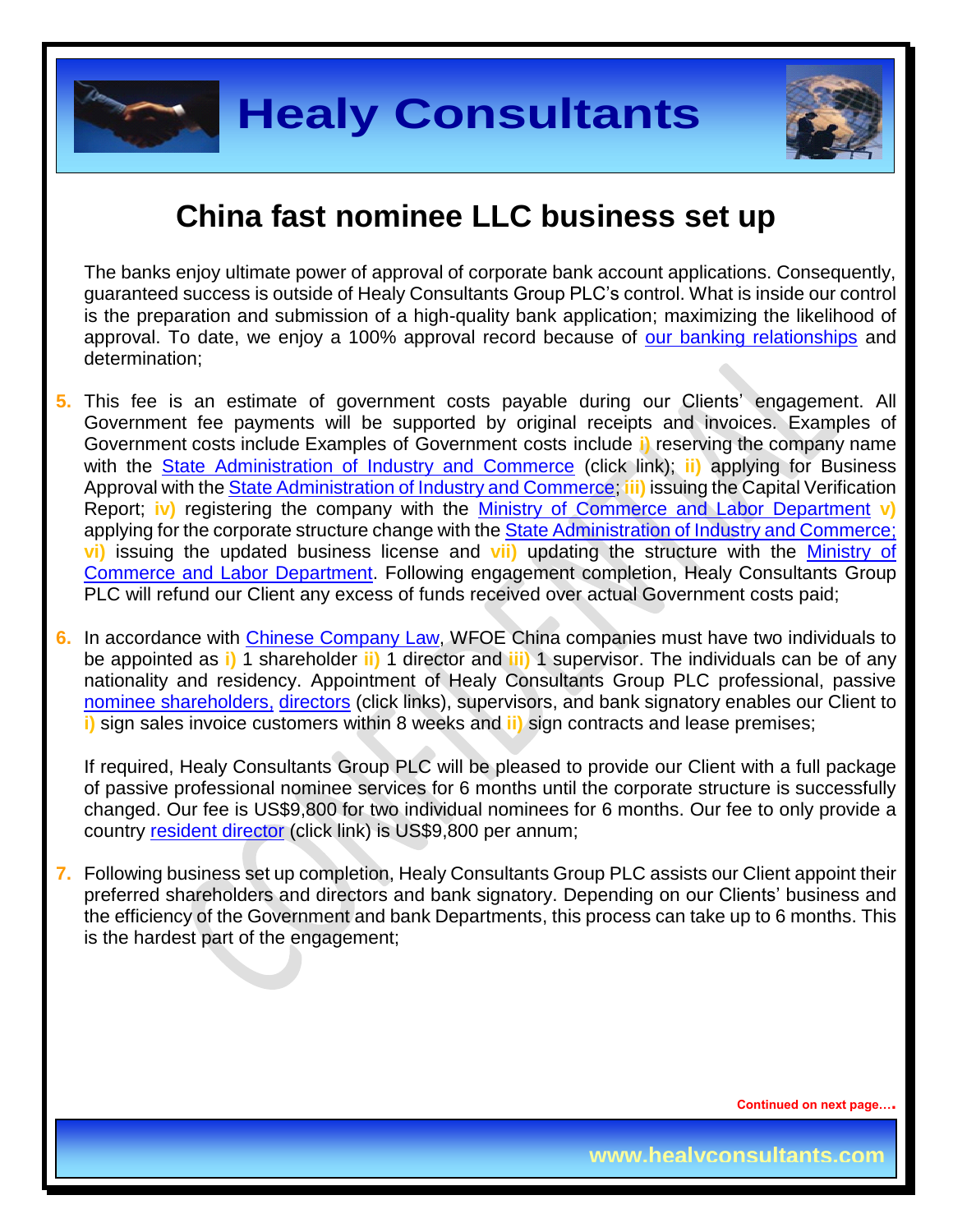



This fee covers Healy Consultants' professional fee to assist our Client secure the amended registration certificate. This includes our fee to draft and submit applications to the [State](http://www.saic.gov.cn/english/)  [Administration of Industry and Commerce](http://www.saic.gov.cn/english/) to **i)** seek approval for share purchase and **ii)** change director and company shareholder. All of the changes made will be reflected on the amended Business License of Enterprise Legal Person. Appointing new and resigning old shareholders and directors is a complex, lengthy process, exacerbated by inefficient Government Departments;

Before the China bank approves our Clients' preferred bank signatory, the bank in-house Legal and Compliance Department will request additional Know Your Customer documents. Change of corporate structure and of bank signatory is a time-consuming task, but Healy Consultants Group PLC will shelter our Client from this administrative burden:

Realistically and so you can plan your business, our Client will be able to log into e-banking within 2 months from the time Healy Consultants Group PLC completes corporate structure change, as outlined on [this web page \(click link\);](http://www.healyconsultants.com/turnkey-solutions/)

**8.** Monthly and quarterly Government tax obligations include **i)** monthly payroll and personal income tax reporting on behalf of employees (if any) **ii)** quarterly VAT returns and payments **iii)** quarterly report over the use of the invoice book and **iv)** quarterly corporate tax provisional payments. If you need our help, Healy Consultants Group PLC can complete monthly Government reporting for a monthly fee of US\$860. Healy Consultants monthly support will include **i)** receive in dropbox the monthly invoices from our Client **ii)** label monthly bank statement transactions **iii)** preparation and submission of VAT returns and **iv)** monitor monthly profit levels to minimize annual tax **v)** submission of monthly employee payroll reporting;

After Healy Consultants Group PLC completes the company setup for our Client, these services will be provided at a reduced fee of US\$560 per month until our Client is appointed as the sole bank signatory. If our Client hires employee(s) or starts operations during this period, these fees will be renegotiated.

Thereafter, Healy Consultants Group PLC service fee of the same amounts to US\$660 per month. Therefore, for the first year, our estimated fees hence amount to US\$7,320 (6\*US\$560+6\*US\$660). And for the second year, our estimated fees amount to US\$7,920 (12\*US\$660);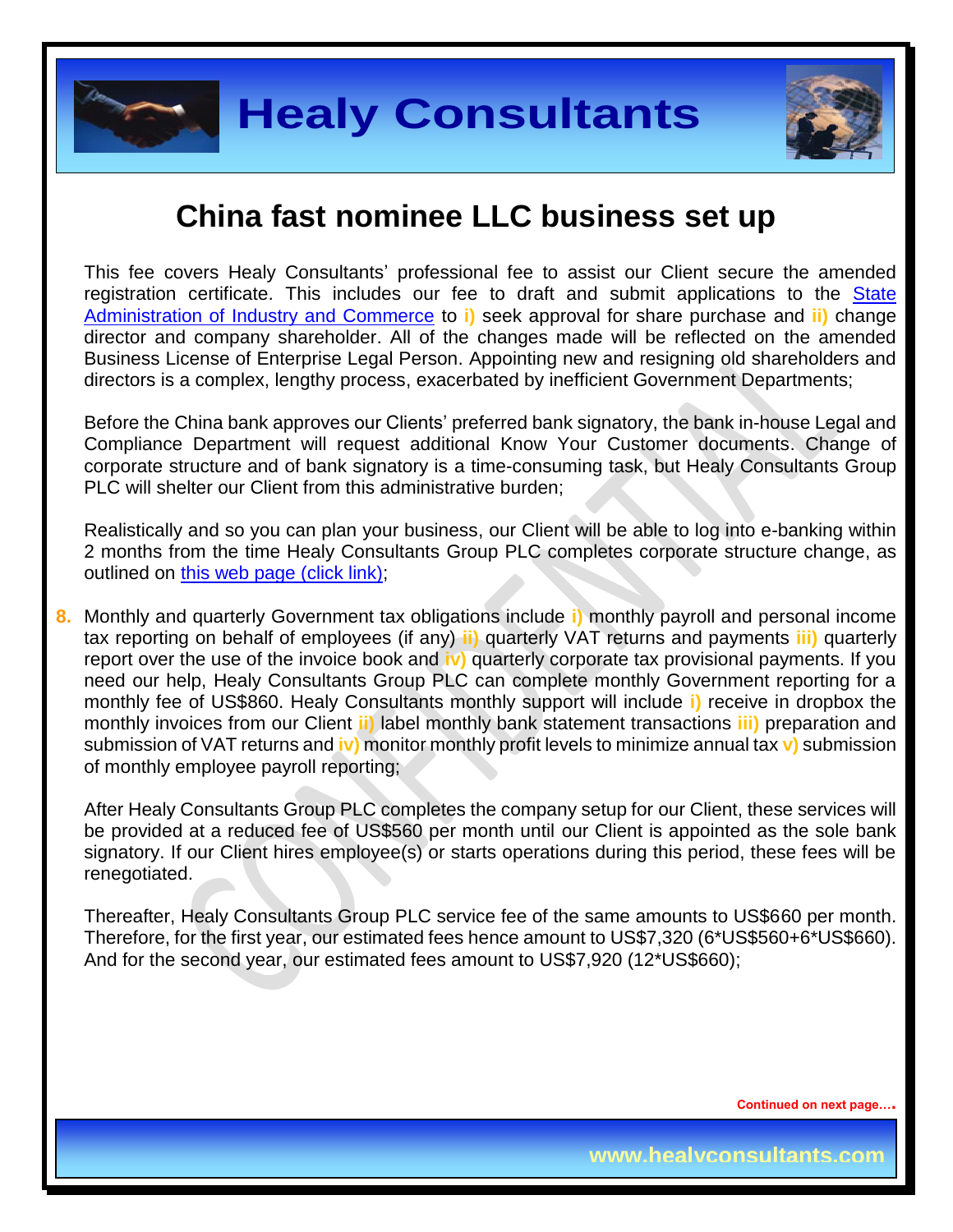



**9.** For an active trading company, these [accounting and tax](http://www.healyconsultants.com/china-company-registration-guide/accounting-legal/) fees are an estimate of Healy Consultants Group PLC fees to efficiently and effectively discharge our Clients' annual company accounting and tax obligations. Following receipt of a set of draft accounting numbers from your company, Healy Consultants Group PLC will more accurately advise accounting and tax fees;



- **10.**Healy Consultants Group PLC project management fees relate to time and resources dedicated to:
	- **a.** thoroughly research and plan China business set up for our Client;
	- **b.** devising strategies to **i)** minimise the total engagement period **ii)** complete the engagement without our Client travelling **iii)** avoid the need for a China national [shareholder](http://www.healyconsultants.com/corporate-advisory-services/nominee-shareholders-directors/national-shareholder-services/) and **iv)** avoid the need for a specific regulatory license;
	- **c.** agreeing the optimum corporate structure with our Client;
	- **d.** submitting a high-quality company incorporation application to the [State Administration of](http://www.saic.gov.cn/english/)  [Industry and Commerce;](http://www.saic.gov.cn/english/)
	- **e.** choosing the optimum regulatory license for our Clients' business activities (if required);
	- **f.** injecting the paid up share capital on our Clients' behalf;
	- **g.** collating and supervising the legalisation and attestation and translation of Client documents;
	- **h.** weekly detailed engagement [status updates](http://www.healyconsultants.com/index-important-links/weekly-engagement-status-email/) to our Client and weekly Friday conference calls;
	- **i.** payment of retainer fees to multiple local lawyers and accountants;
	- **j.** ensuring our Client complies with local regulations and legally owns and controls the new entity;
	- **k.** ascertain the specific accounting, tax, legal and compliance considerations;
	- **l.** finding solutions to [challenges that occur](http://www.healyconsultants.com/engagement-project-management/) throughout the engagement;
	- **m.**determining the local and international tax obligations of the new entity, including corporate income tax, payroll taxes, withholding tax and sales taxes.
- **11.**All fees quoted in this invoice correspond to fees quoted on Healy Consultant Group PLC's [business](http://www.healyconsultants.com/india-company-registration/)  [website.](http://www.healyconsultants.com/india-company-registration/) Please review this invoice carefully to identify errors. During the rush of a business day, it is possible Healy Consultants inadvertently made fee calculation errors, typing errors or omitted services or omitted historic fee payments from Clients. In the unfortunate event, you identify invoice errors, please revert to me directly re the same. I apologize in advance if I or my staff made invoice errors;

**Continued on next page….**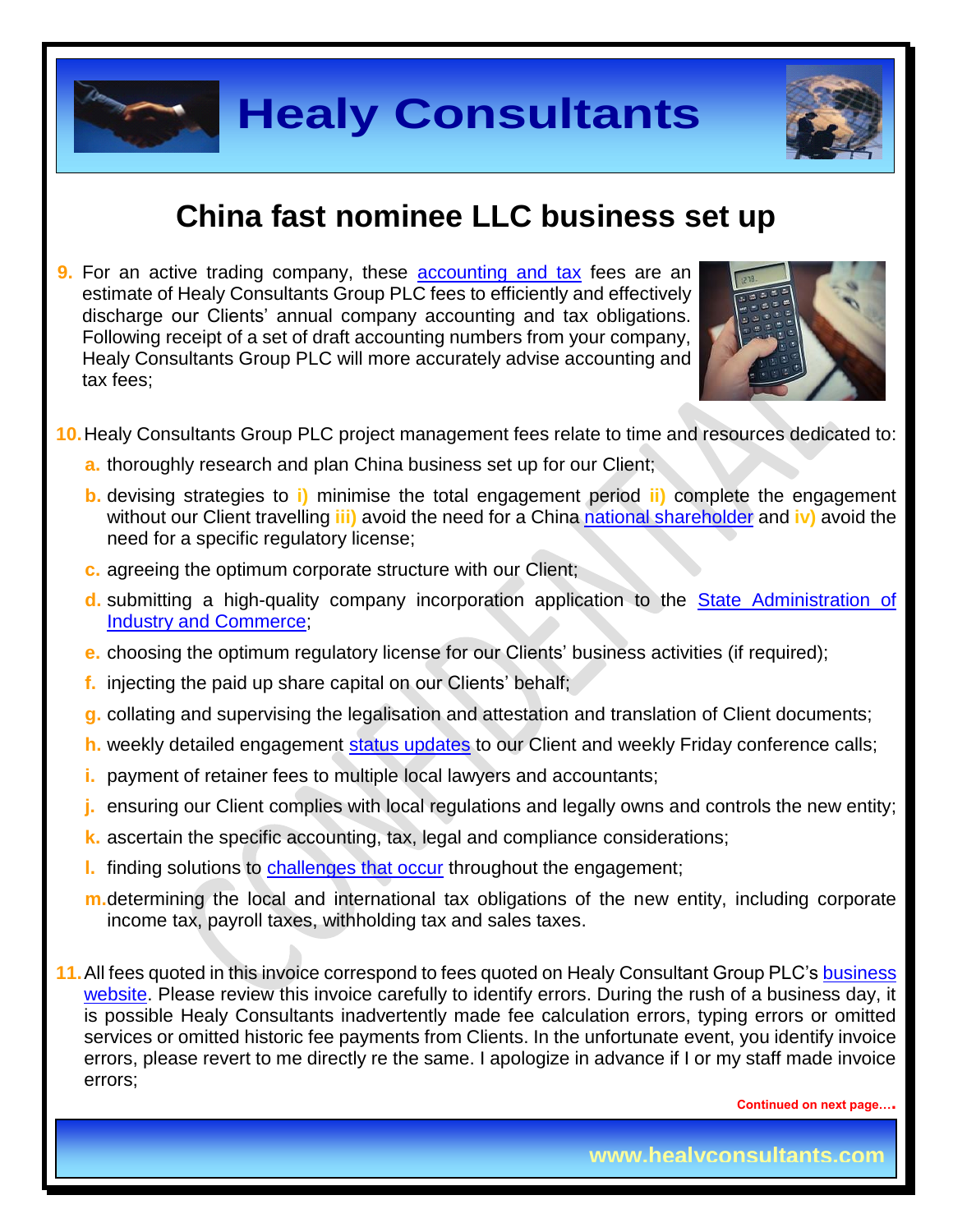

**Healy Consultants**



# **China fast nominee LLC business set up**

- **12.**Assuming our Client re-engage Healy Consultants Group PLC in year 2, this fee is an estimate of the fees payable next year, 12 months after the date of company registration;
- **13.**Some of our Clients engage Healy Consultants Group PLC to [recruit](http://www.healyconsultants.com/corporate-outsourcing-services/how-we-help-our-clients-recruit-quality-employees/) local employees. We have a lot of experience in this area and we are quite skilled at securing quality candidates for our Client;
- **14.**The fees quoted in this sales invoice today, are a prediction of the fees required to efficiently and timely complete this engagement. If during the engagement Healy Consultants Group PLC realizes that the project is more complex than anticipated, requiring a large additional investment of time, my Firm will revert to request additional fees. If Healy Consultants completes the engagement faster than expected and more easily than expected, Healy Consultants Group PLC is happy to refund some fees to our Client;
- **15.**In accordance with [Chinese Company Law](http://www.china.org.cn/government/laws/2007-06/06/content_1207345.htm) (click link), the minimum share capital of a Chinese LLC company is US\$1. However, in order to optimize engagement efficiency and smooth the incorporation process, it is recommended to have a minimum capital of US\$15,000 and US\$140,000 depending on the industry and the province of registration. This capital our Client can be paid up by depositing 100% of this amount within 5 years after the date of incorporation. The paid-up share capital may vary depending on our Client business. To optimize engagement efficiency and minimize delays, Healy Consultants Group PLC is happy to deposit these funds on behalf of our Client;
- **16.** In accordance to Chinese [Foreign Investment Index,](http://www.ndrc.gov.cn/zcfb/zcfbl/201503/W020150402620481787669.pdf) the Chinese Government may require one resident shareholder with specific shareholdings to carry on business in restricted industries in the country. If required, Healy Consultants will be pleased to provide your firm with a professional nominee shareholder in China. Our fee amounts to US\$9,800 per annum;
- **17.** If our Client and Healy Consultants Group PLC properly plan this engagement, our Client will *not* have to travel during this engagement. Healy Consultants will efficiently complete company registration, corporate bank account opening; and change of corporate structure and bank signatory in a timely manner without our Clients' presence. Instead, our Client will need to **i)** sign and get documents legalized in the China embassy in their country of origin and **ii)** courier the originals to Healy Consultants Group PLC office;

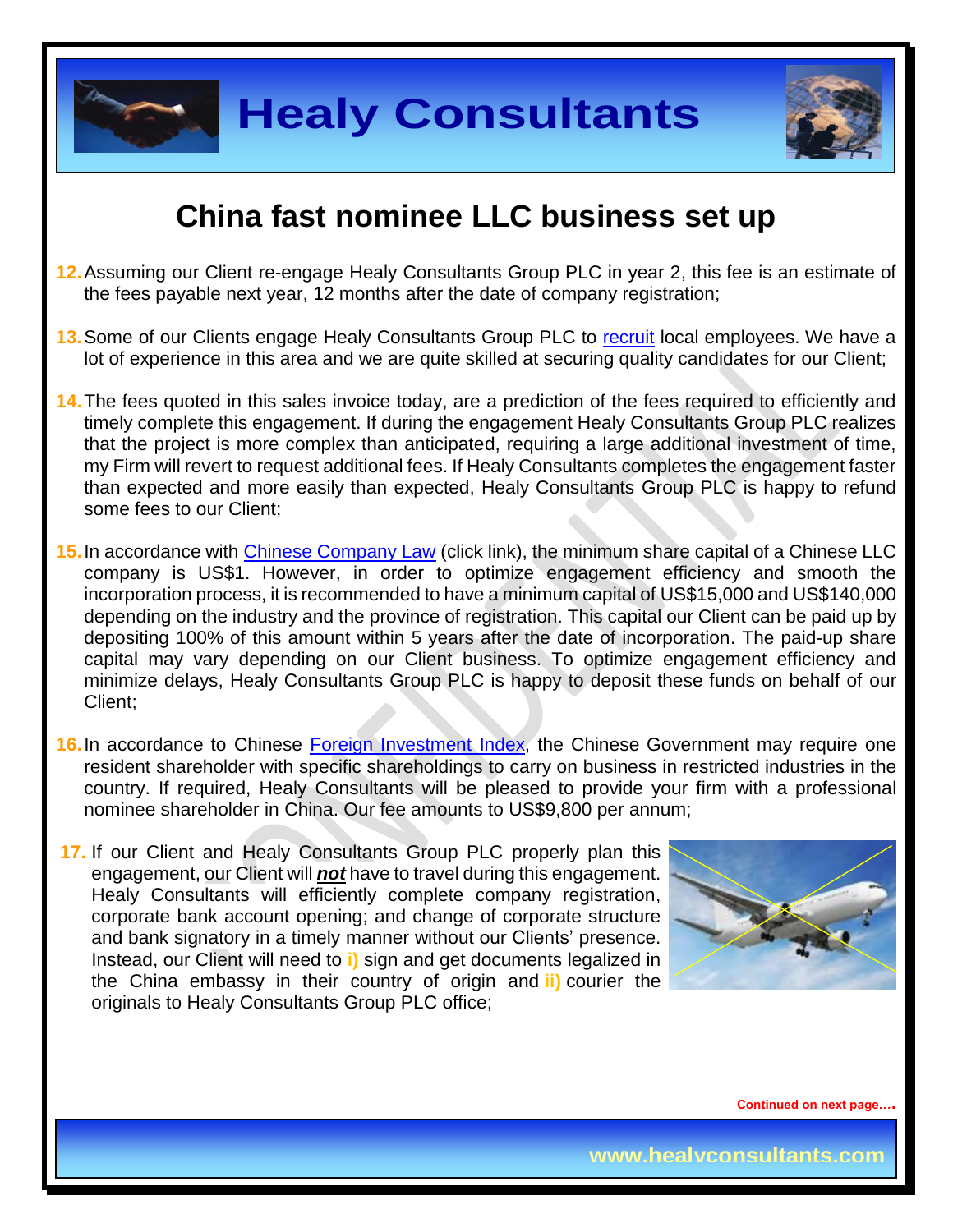



- **18.**If required, Healy Consultants Group PLC will be pleased to assist your Firm to secure employee [visa](http://www.healyconsultants.com/china-company-registration/formation-support-services/) approvals. Our fee is US\$3,950 for the first employee, US\$2,950 for the second employee and US\$1,950 per employee thereafter. Our employee visa fees include preparation of a quality visa application and submitting to the correct Government immigration officers. The Government enjoys ultimate power of approval of visa applications. Consequently, guaranteed success is outside of Healy Consultants Group PLC's control. What is inside our control is the preparation and submission of a high-quality immigration visa application that maximizes the likelihood of visa approval;
- **19.**Depending on our Clients' business and nationality, the Government may require a special regulatory license to carry on your business in the country. Healy Consultants Group PLC will assist our Client secure license approval. There may be additional fees for this service. However, the Government enjoys ultimate power of approval of company corporate structure changes and business licenses;
- **20.**During the engagement, shareholders and directors documents may need to be translated into Chinese, before the Government and Bank approves corporate structure changes and bank account signatory change respectively. Consequently, our Client should budget for possible additional translation and embassy atestation fees. Either our Client or Healy Consultants can complete this administrative task;

As always, Healy Consultants Group PLC will negotiate with all third parties to eliminate or reduce additonal engagement costs. For transparency purposes, all third-party fee payments will be supported by original receipts and invoices. Examples of possible third party payments include **i)** embassy fees **ii)** notary public costs **iii)** official translator fees;

- 21. As stipulated on our [business website](http://www.healyconsultants.com/) and in section 3 of our engagement letter, Healy Consultants Group PLC will only commence the engagement following **i)** settlement of our fees and **ii)** completion and signing of our legal engagement letter;
- **22.** To assist our Client to minimize foreign exchange costs, we offer the payment in US\$ € £ A\$ S\$. Kindly let me know in which currency your Firm prefers to settle our fees and I will send an updated invoice, thank you;
- 23. Healy Consultants Group PLC will only incorporate your company after 75% of due diligence [documentation](http://www.healyconsultants.com/due-diligence/) is received by email. Healy Consultants Group PLC will only open a corporate bank account after 100% of the Client's original due diligence documentation is received by courier;

**Continued on next page….**